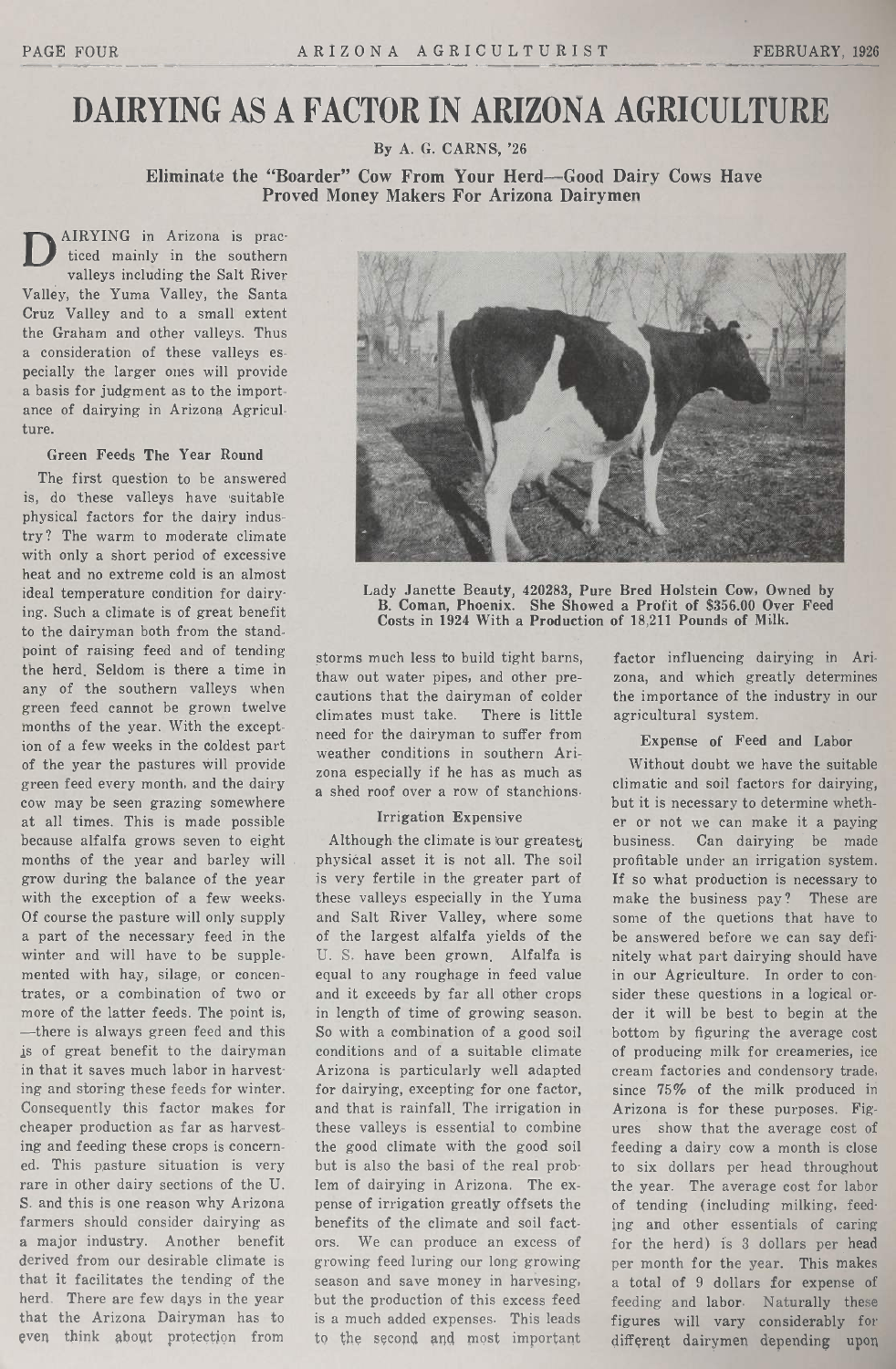efficiency of management, soil factors, etc. Also these figures will not apply to <sup>a</sup> wholesale delivery trade. We now have a cost basis upon which to work and can estimate what a cow will have to produce to meet expenses and to pay <sup>a</sup> profit on the investment. The average price paid for milk for creamery and condensory trade is 40c per butterfat pound for the year. This means that the dairy cow will have to produce  $22\frac{1}{4}$  pounds of butter fat per month to pay the expense of her keep. The Dairy Testing Association of Maricopa County shows by investigation that <sup>a</sup> dairy cow should produce approximately <sup>250</sup> pounds per year to meet expenses. The average feed cost for these dairies is <sup>a</sup> little above the feed cost of the average dairyman of the whole valley, but they both indicate fairly close what the dairyman must accomplish in the way of production to make his business profitable.

There are, however, some minor factors that sometimes add to the profit of dairying. One is the increase of the herd. The average cost of raising <sup>a</sup> heifer calf to the production stage is about \$2.50 per month or <sup>830</sup> per year, which makes <sup>a</sup> total of <sup>60</sup> dollars if she comes fresh at the end of two years. If she is <sup>a</sup> good heifer she should be worth 80 to <sup>90</sup> dollars which will leave 20 to <sup>30</sup> dollars for labor and investment. The profit of increase just as the profit of production depends upon the quality of the stock. As to the calf problem, many dairymen veal their calves and others get rid of them in some other way as soon as possible. A common mistake made by dairymen is to hold such animal until they will bring more gross but less net than if vealed. At any rate the feed should be put into the cows which will return <sup>a</sup> greater profit. Another possible source of profit to those dairies that separate their milk is the skimmilk that may be fed to poultry. Skimmilk is estimated to be worth lc per gallon as feed, this means <sup>a</sup> gross sum of \$1.25 on <sup>a</sup> four gallon cow or <sup>a</sup> net return of 75c per month per cow, figuring cost at 50c per month (Labor-1 hr. @ 30c, separator expense  $20c-50c$ .) It is therefore evident that we need cows that will produce more than 225 or more pounds of butter fat a, year to be profitable in Arizona,



An Ayrshire Bull That Shows Breeding and Quality

#### A Stabilizing Factor

There is another factor however that should not be overlooked in considering dairying as a part of our agriculture. We need this industry to stabilize the whole farming business. Dairying provides <sup>a</sup> slow but safe investment that steadies and secures farming from absolute failures. There is seldom a time when good dairy cows are not good security for large loans. The good dairy cow will always do her part in all weather if the dairyman will do his. It is not desirable that everyone should go into this business any more than it is desirable that everyone go into cotton or lettuce production. The number of cows in the state is about  $\frac{1}{4}$ the number of <sup>a</sup> few years ago when we had approximately 58,000 producing cows, so there is room for more good cows at this time. The dairy business was the salvation of many farmers in the days just after the War, and has alway proved a steadying and reliable factor in our agriculture.

What are some of the needed adjustments and improvements in the One of the most important needs is better stock. All herds should have a good, tested, pure bred bull. It is not enough that he merely have his papers. Sometimes a poor individual may come from a good line, of stock or because of physical defects he may otherwise prove to be <sup>a</sup> poor breeder. He may not transmit the good characters to his progeny, which fact can only be de-

termined after he has been tried. Dairymen can help each other considerably in this matter by means of organized bull associations and also by mutual agreement if in no other way. It is to the interest of all good dairymen to demand that only good bulls shall be sold. They can not prevent the selling of poor individuals but they can do much to prevent the buying of such animals by organizing together for that purpose. But there is also <sup>a</sup> pressing need for better cows that can only be obtained in a reasonable length of time by <sup>a</sup> process of selection. Figures show that the average production per cow in Maricopa Oounty, and it is fairly representative of the State, is not over <sup>180</sup> pounds of butterfat per cow <sup>a</sup> year, which is <sup>18</sup> pounds a month considering <sup>10</sup> months as the milking period. It will prove more profitable to sell <sup>a</sup> poor producer for meat than to keep her on expensive feed. Selection is being pacticed by many dairymen but it is not being done rapidly enough. A few good cows on the same feed that has been provided for many poor or even average cows will save labor, money and will yield <sup>a</sup> larger net return.

This brings up another needed adjustment, and that is <sup>a</sup> change in feeding practice. Wherever one goes he can see dairymen who are short of feed and who have a consequent surplus of unprofitable cows, Quite often a farmer will have cows that would yield him <sup>a</sup> profit if he would properly

(Continued on Page 17)